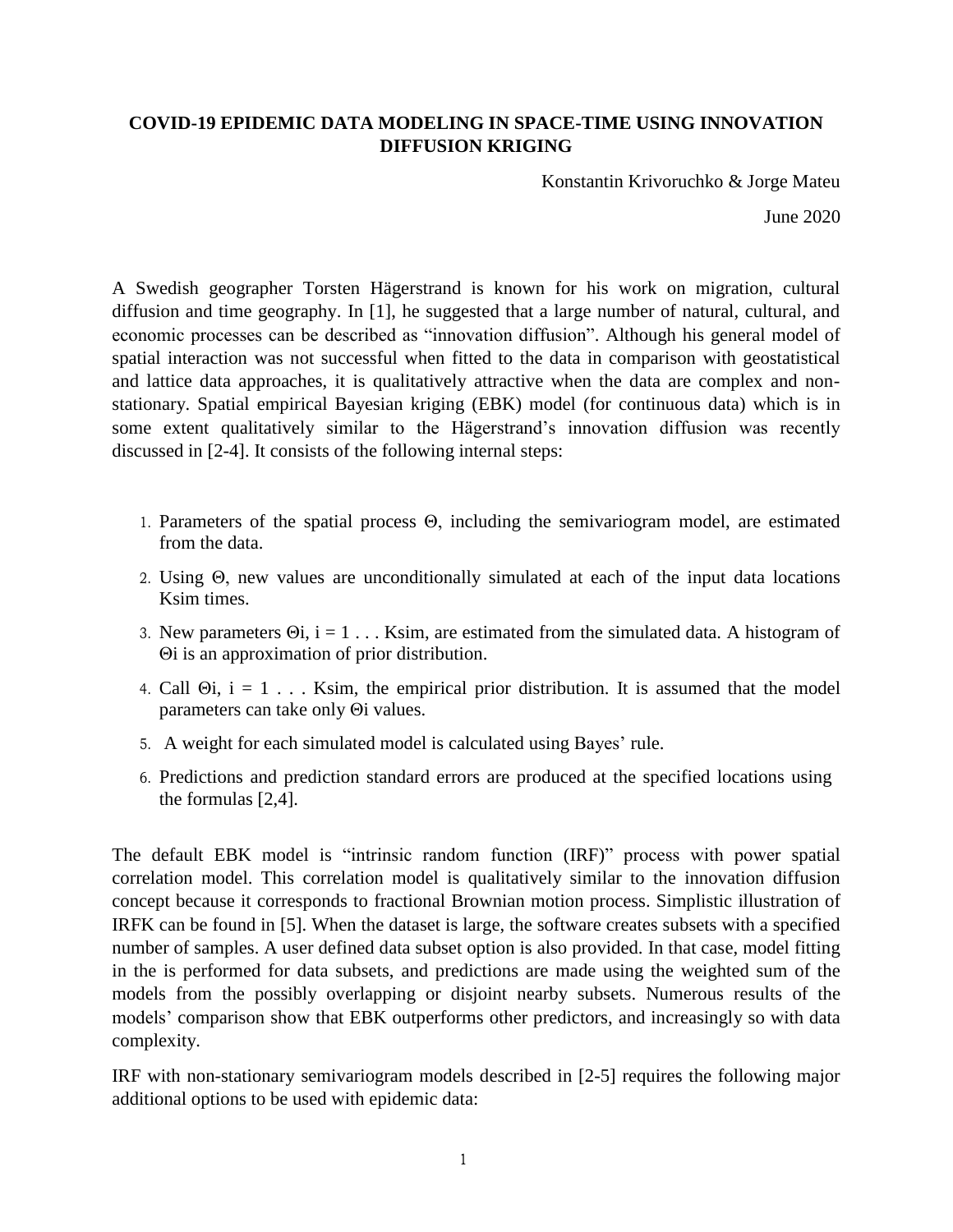- Generalization from space to space time.
- Count data transformation (assuming Binomial or negative binomial distribution of the original data) to Gaussian distribution.
- Use of covariates (explanatory data). This option is essential for better epidemic forecast (extrapolation in time direction).
- Conditional simulation from the mixture of the models

We have developed research version of the innovation diffusion kriging (IDK) software which combines ideas described in [2-4]. Spatial correlation in the IDF regression model for data y(s, t) is described by IRF kriging with power semivariogram model with time scaled to be consistent with metric space, similar to the approach discussed in [4, section 4.2.1]. The data transformation parameters  $\Theta$  in p(s,t)=transformation(y(s, t)| $\Theta$ ), where p(s, t) is probability of the individual to be sick, are estimated simultaneously with other model parameters similar to [4, section 3]. We use chordal distance metric, as justified in [3], which allows model fitting and predictions both for small and very large territories, including the entire Earth surface. We support measurement error methodology [6, 7], which allows both accurate predictions and correct model validation (comparing predictions with noisy observation data).

The output from the model is a realization from the binomial distribution Binomial( $K|N$ ,  $p(s,t)$ ), where K is the number of new cases for the population of N, assuming the same risk factor  $p(s, t)$ for each individual in the data subset.

IDK can be used starting from time when sufficiently large number of infected people is available, in practice, two-three weeks after the first registered case of infected local people in the region. When testing IDK with covid-19 data available in the Internet, we use time steps from 15-20 to 50 days and about 50 locations in space in each data subset.

For each day, the output from the IDK is the prediction, prediction standard error, estimated number of new infected cases and its credible 90 percent interval, and *locally* estimated semivariogram model parameters.

The research IDK software is written in Python, while all pre- and post-processing steps are done in R. Typical IDK model fitting and prediction when the number of space-time points is 1000 or larger requires a few hours. Because of long computation time, we don't use empirical Bayesian methodology described in steps 2-4 above. Substantial software optimization which allows much faster calculations and Bayesian inference is possible, but it requires substantial development time.

## **References**

[1] T. Hägerstrand, Innovationsforloppet ur Korologisk Synspunkt, Gleerup, Lund, 1953.

[2] Krivoruchko, K., Gribov, A., 2019. Evaluation of empirical Bayesian kriging. Spatial Stat. 32, 100368. https://doi.org/10.1016/j.spasta.2019.100368.